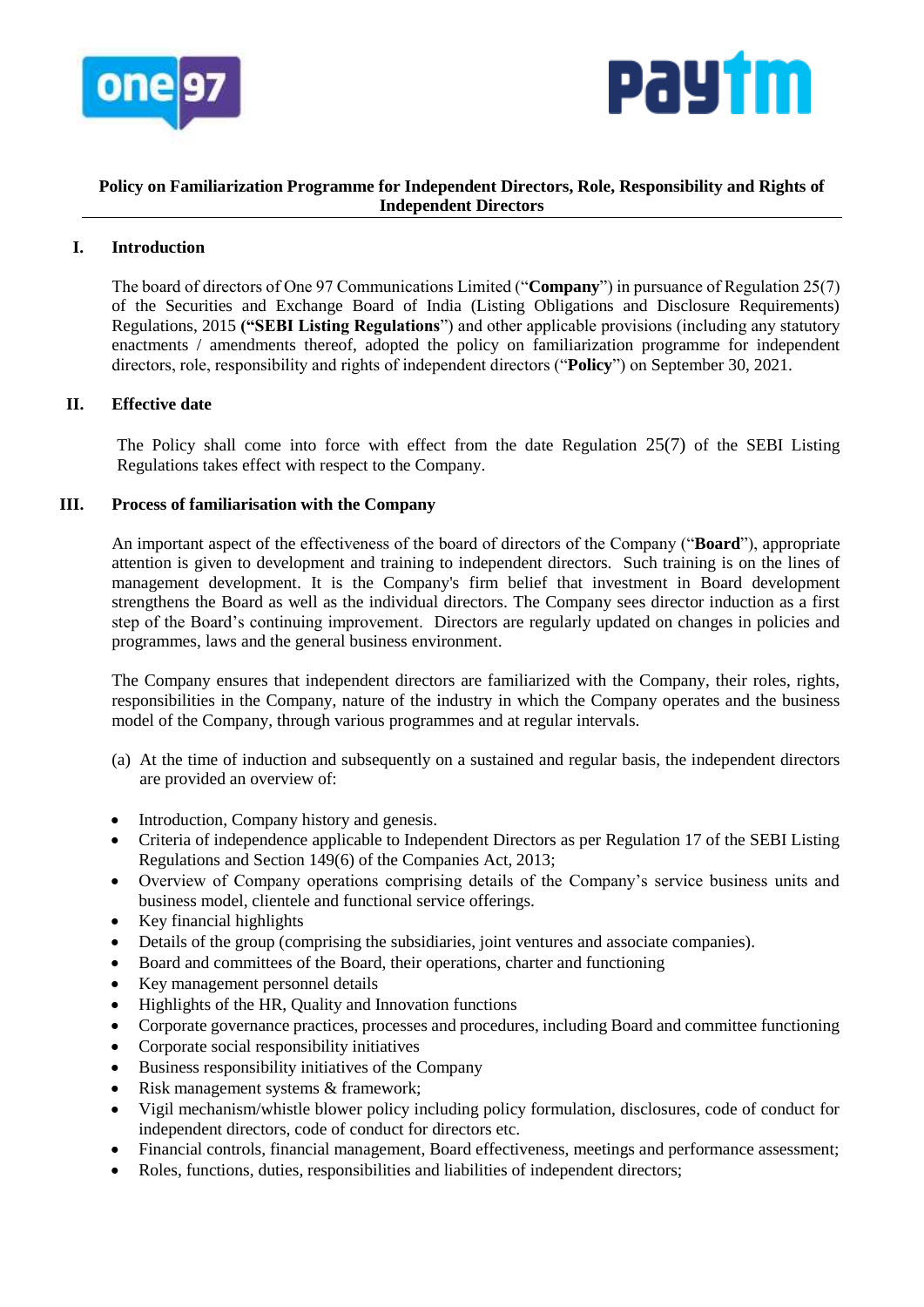



- Directors responsibility statement forming part of Boards' report;
- (b) The training sessions/ presentations/ programmes provide an opportunity to the independent directors to understand the business strategies, business models, organisation structure, group structure, operations, services and products, human resources, facilities, governance policies during the independent directors meetings.
- (c) The Chairman of the Board, depending on the business needs, may also nominate independent directors for relevant external training programs.
- (d) Apart from the independent directors, non-executive directors are also eligible to attend the familiarisation programmes.
- (e) The independent directors are made aware of their responsibilities and liabilities at the time of their appointment through a formal letter of appointment, which also stipulates their roles and responsibilities and various terms and conditions of their appointment.
- (f) Regular updates on relevant statutory and regulatory changes are circulated to the independent directors of the Company.

All independent directors also get to interact with the senior management of the Company. The executive Chairman, Managing Director & CEO, the heads of the service business units, HR and finance teams interact with the independent directors. Besides, they also have a walkthrough of the Company's business.

## **IV. Role of independent directors**

The role of the independent directors is:

- To help in bringing an independent judgement to bear on Board's deliberations especially on issues of strategy, performance, risk management, resources, key appointments and standards of conduct.
- To bring an objective view in evaluation of the performance of Board and management.
- To scrutinize the performance of management in meeting agreed goals and objectives and monitor the reporting of performance.
- To satisfy themselves on the integrity of financial information and that the financial controls and the systems of risk management are robust and defensible.
- To safeguard the interest of all the shareholders of the Company.
- To balance the conflicting interest of the shareholders and management, if and when such a situation arises.
- To play important role in appointment, removal and determination of appropriate remuneration of executive/whole-time/managing directors, key managerial personnel and senior management personnel.
- To ensure the effectiveness of the Board as the oversight body to oversee what the management does.
- To identify the most critical issues for the Board to deal with.
- To assist the Board in achieving consensus on important issues.
- To play the role of a facilitator outside the board room especially on contentious issues.
- To work with CEO/CFO/Managing Director/Whole-time Director to prioritise issues, set the agenda and enable it to focus on substantive issues.
- To ensure that Board conversations do not veer in the direction of certain unwanted topics/individual preferences.
- To provide candid feedback to CEO/CFO/Managing Director/Whole-time Director.